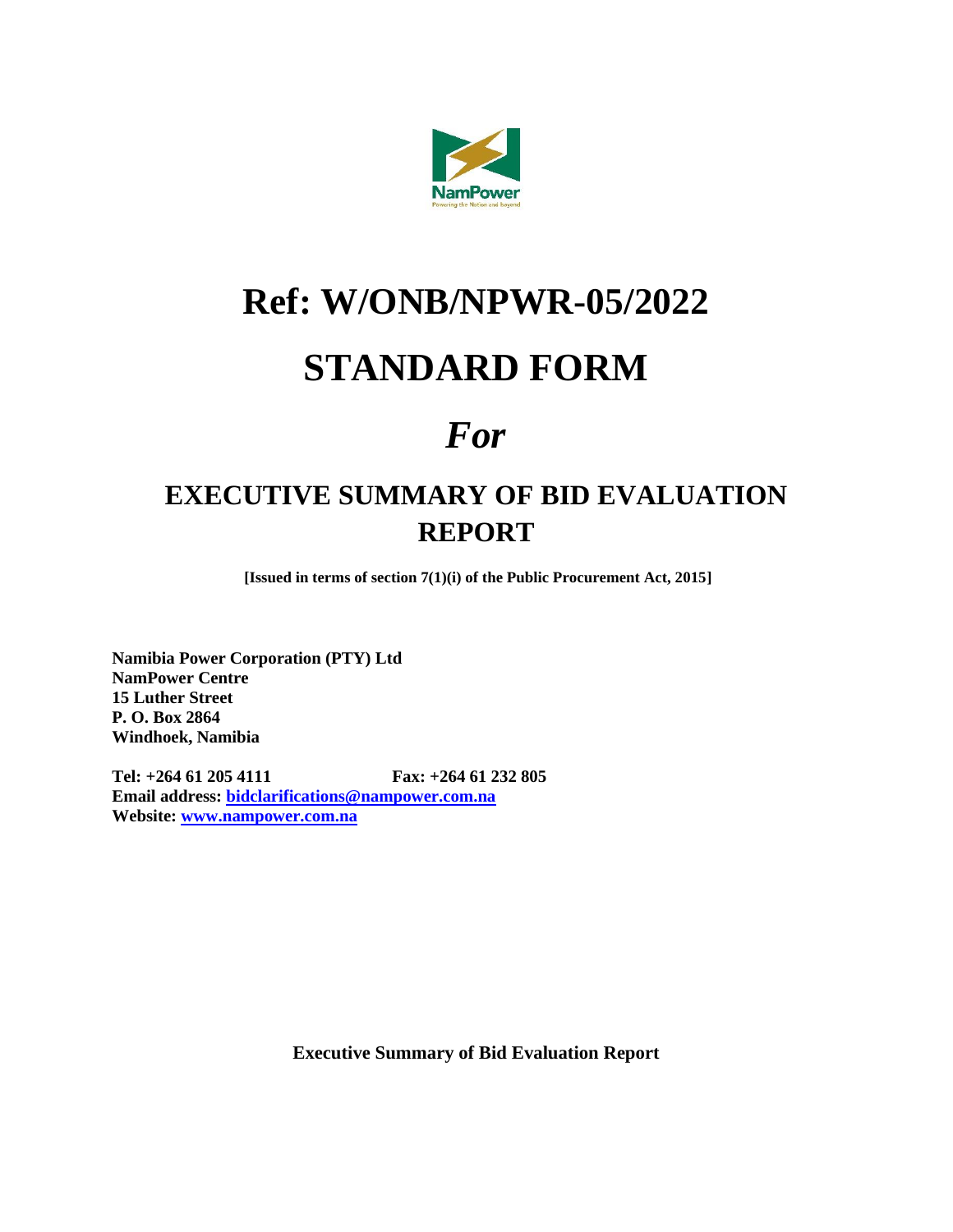### **Project Title: W/ONB/NPWR – 05 / 2022: Construction of Medium Voltage (MV) and Low Voltage (LV) Networks in Omaheke Region**

#### **Reference number of procurement: W/ONB/NPWR – 05 / 2022**

**Scope of Contract:** W/ONB/NPWR – 05 / 2022: Construction of Medium Voltage (MV) and Low Voltage (LV) Networks in Omaheke Region

**Procurement method used:** Open National Bidding (ONB)

- 1. **Date of Invitation of Bids:** 06 July 2021
- 2. **Closing date for submission of bids:** 13 August 2021
- 3. **Date and place of opening of bids:** 13 August 2021, NamPower Convention Centre
- 4. **Number of bids received by closing date:** thirty-teen (13)
- **5. Responsiveness of bids:**

| <b>Bidder's Name</b>              | <b>Pricing at Bid</b> | <b>Responsive</b> | Reasons why bid is not responsive                                                                                                                                                                                                                                                                                                               |  |  |
|-----------------------------------|-----------------------|-------------------|-------------------------------------------------------------------------------------------------------------------------------------------------------------------------------------------------------------------------------------------------------------------------------------------------------------------------------------------------|--|--|
|                                   | <b>Opening N\$</b>    | or not            |                                                                                                                                                                                                                                                                                                                                                 |  |  |
|                                   |                       | responsive        |                                                                                                                                                                                                                                                                                                                                                 |  |  |
|                                   |                       | (Yes/No)          |                                                                                                                                                                                                                                                                                                                                                 |  |  |
| <b>NBT Quality</b>                | 6,483,958.99          | Yes               |                                                                                                                                                                                                                                                                                                                                                 |  |  |
| Services                          |                       |                   |                                                                                                                                                                                                                                                                                                                                                 |  |  |
| Faraday's Electrical              | 6,444,553.74          | Yes               |                                                                                                                                                                                                                                                                                                                                                 |  |  |
| & Mechanical JV                   |                       |                   |                                                                                                                                                                                                                                                                                                                                                 |  |  |
| <b>MJ Engineering</b>             |                       |                   |                                                                                                                                                                                                                                                                                                                                                 |  |  |
| Moupika<br><b>Investment Cc</b>   | 7,241,704.20          | No                | Did not comply with the<br>$\bullet$<br>requirement of qualified<br>electrician with authorized<br>letter from NamPower in the<br>areas where there are no REDs,<br>submitted NORED<br>authorization letter instead<br>Did not comply with the proof<br>$\bullet$<br>of ownership of minimum 3 x<br>crane trucks, only offer 1 x<br>crane truck |  |  |
| NAS Engineering &<br>Construction | 4,523,640.97          | No                | Submitted a detailed proposed<br>$\bullet$<br>project Programme for<br>W/ONB/NPWR-01/2022,<br>instead of W/ONB/NPWR-<br>05/2022.                                                                                                                                                                                                                |  |  |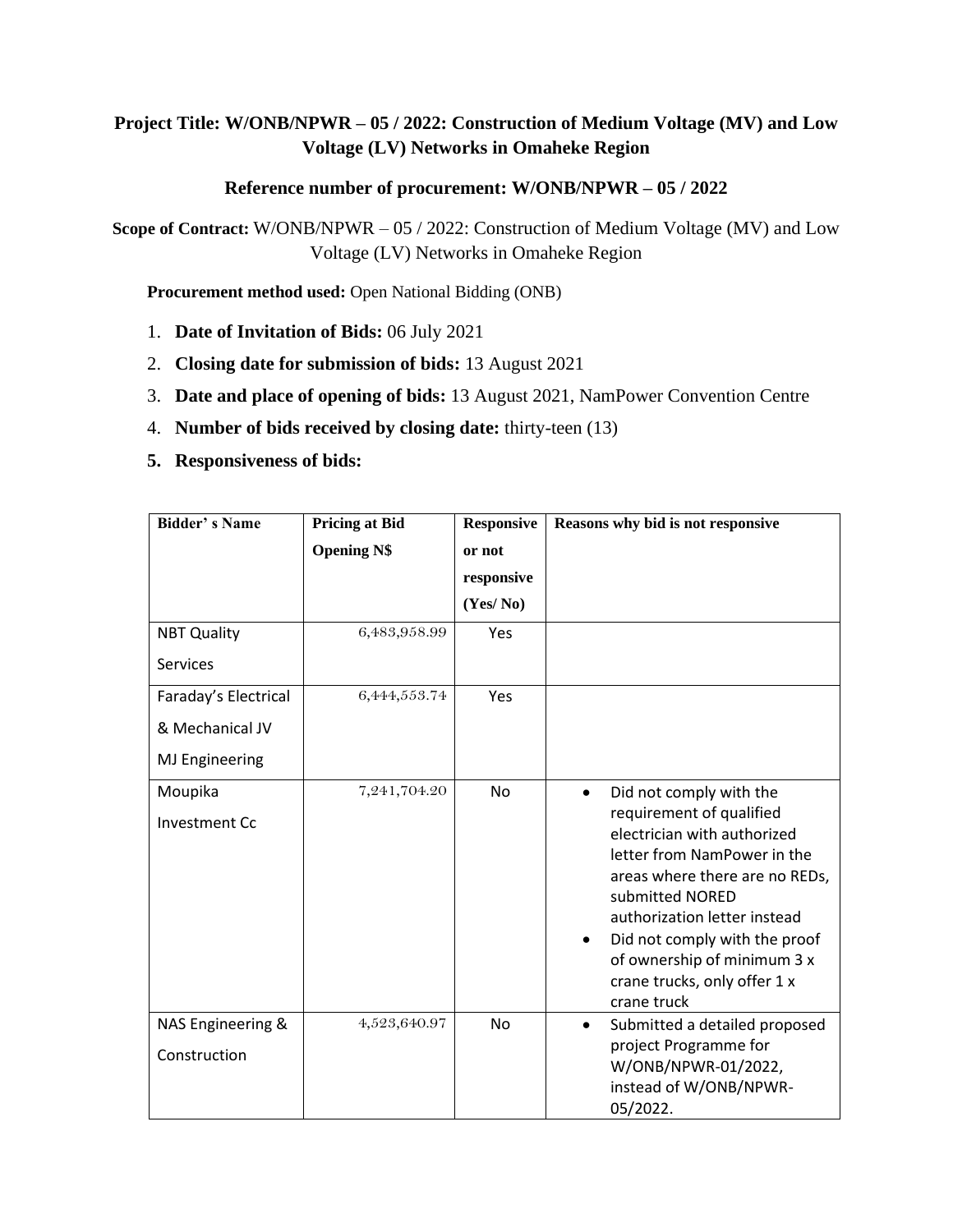|                                                                      |              |     | Proof of ownership of<br>minimum 3 x crane trucks not<br>provided                                                                                                                                                                                                                                                                                                                                                                |
|----------------------------------------------------------------------|--------------|-----|----------------------------------------------------------------------------------------------------------------------------------------------------------------------------------------------------------------------------------------------------------------------------------------------------------------------------------------------------------------------------------------------------------------------------------|
| Mapers Investment<br>Cc                                              | 8,787,195.00 | No  | Submitted a certified copy of a<br>$\bullet$<br>copy of an Identity document<br>Did not comply with the proof<br>of ownership of minimum 3 x<br>crane trucks, only offered 1 x<br>crane truck                                                                                                                                                                                                                                    |
| <b>ETN Technical</b><br>Services Cc                                  | 6,613,499.40 | No  | Submitted a duly completed<br>and signed Bid Securing<br>Declaration of W/ONB/NPWR-<br>01/2022, instead of<br>W/ONB/NPWR-05/2022.<br>Submitted a duly completed<br>and Self declaration Form of<br>W/ONB/NPWR-01/2022,<br>instead of W/ONB/NPWR-<br>05/2022<br>BoQ indicated W/ONB/NPWR-<br>01/2022, instead of<br>W/ONB/NPWR-05/2022<br>Submitted an undertaking of<br>W/ONB/NPWR-01/2022,<br>instead of W/ONB/NPWR-<br>05/2022 |
| <b>Together Electrical</b><br>Services cc JV Zone<br>Four Investment | 9,939,816.00 | Yes |                                                                                                                                                                                                                                                                                                                                                                                                                                  |
| <b>BDI Electrical &amp;</b><br><b>Construction Cc</b>                | 5,764,737.00 | No  | Did not comply with the<br>requirement of qualified<br>electrician with authorized<br>letter from NamPower in the<br>areas where there are no REDs,<br>submitted NORED<br>authorization letter instead                                                                                                                                                                                                                           |
| Power Electrical &<br><b>Construction Cc</b>                         | 5,983,417.26 | Yes |                                                                                                                                                                                                                                                                                                                                                                                                                                  |
| Multi Solutions cc                                                   | 6,303,303.03 | Yes |                                                                                                                                                                                                                                                                                                                                                                                                                                  |
| <b>Walters Electrical</b><br><b>Services</b>                         | 7,073,036.00 | No. | Did not comply with the<br>$\bullet$<br>requirement of qualified<br>electrician with authorized                                                                                                                                                                                                                                                                                                                                  |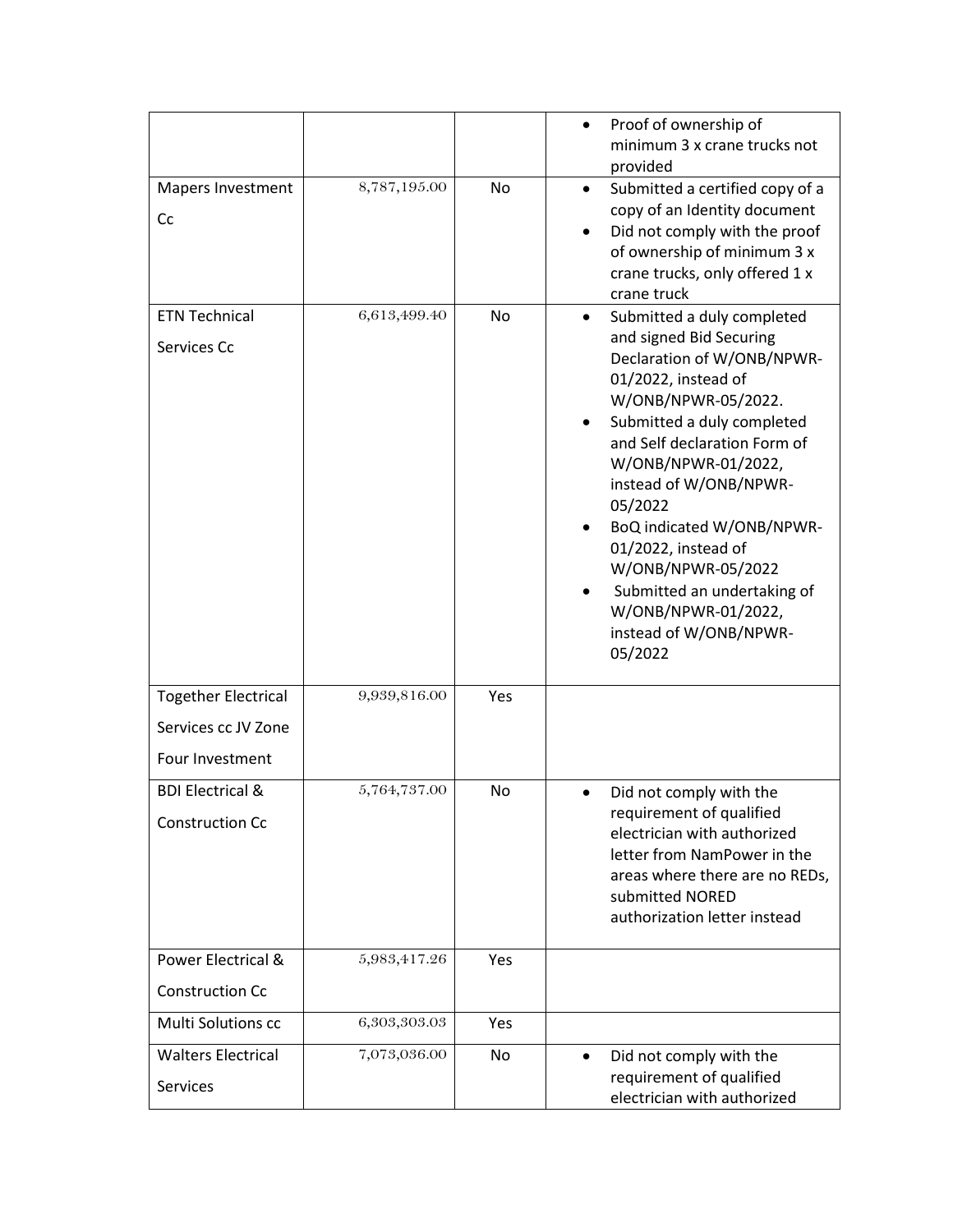|                                     |              |     | letter from NamPower in the<br>areas where there are no REDs,<br>submitted NORED, CENORED<br>and ERONGO RED<br>authorization letter instead<br>Did not submit SHEW Plan<br>$\bullet$                                                                                                                                                                           |
|-------------------------------------|--------------|-----|----------------------------------------------------------------------------------------------------------------------------------------------------------------------------------------------------------------------------------------------------------------------------------------------------------------------------------------------------------------|
| FI Trading<br><b>Enterprises Cc</b> | 5,934,763.80 | No  | Did not comply with the<br>requirement of qualified<br>electrician with authorized<br>letter from NamPower in the<br>areas where there are no REDs,<br>submitted CENORED<br>authorization letter instead<br>Did not comply with the proof<br>of ownership of minimum 3 x<br>crane trucks, only offered 2 x<br>crane trucks and one<br>deregistered crane truck |
| Clydon Namibia Cc                   | 7,490,068.00 | Yes |                                                                                                                                                                                                                                                                                                                                                                |

### 6. **Price comparison for bids that are substantially responsive**:

| <b>Name</b>        | A. Price at Bid    | <b>B.</b> Bid Price after | C. price after         | D. Price after     | Rank |
|--------------------|--------------------|---------------------------|------------------------|--------------------|------|
|                    | <b>Opening N\$</b> | corrections               | <b>Adjustments N\$</b> | <b>Margin of</b>   |      |
|                    |                    |                           |                        | Preference [If     |      |
|                    |                    |                           |                        | <i>applicable]</i> |      |
| <b>NBT Quality</b> | 6,483,958.99       |                           |                        |                    | 4    |
| Services           |                    |                           |                        |                    |      |
| Faraday's          | 6,444,553.74       |                           |                        |                    | 3    |
| Electrical &       |                    |                           |                        |                    |      |
| Mechanical         |                    |                           |                        |                    |      |
| JV MJ              |                    |                           |                        |                    |      |
| Engineering        |                    |                           |                        |                    |      |
| Together           | 9,939,816.00       |                           |                        |                    | 6    |
| Electrical         |                    |                           |                        |                    |      |